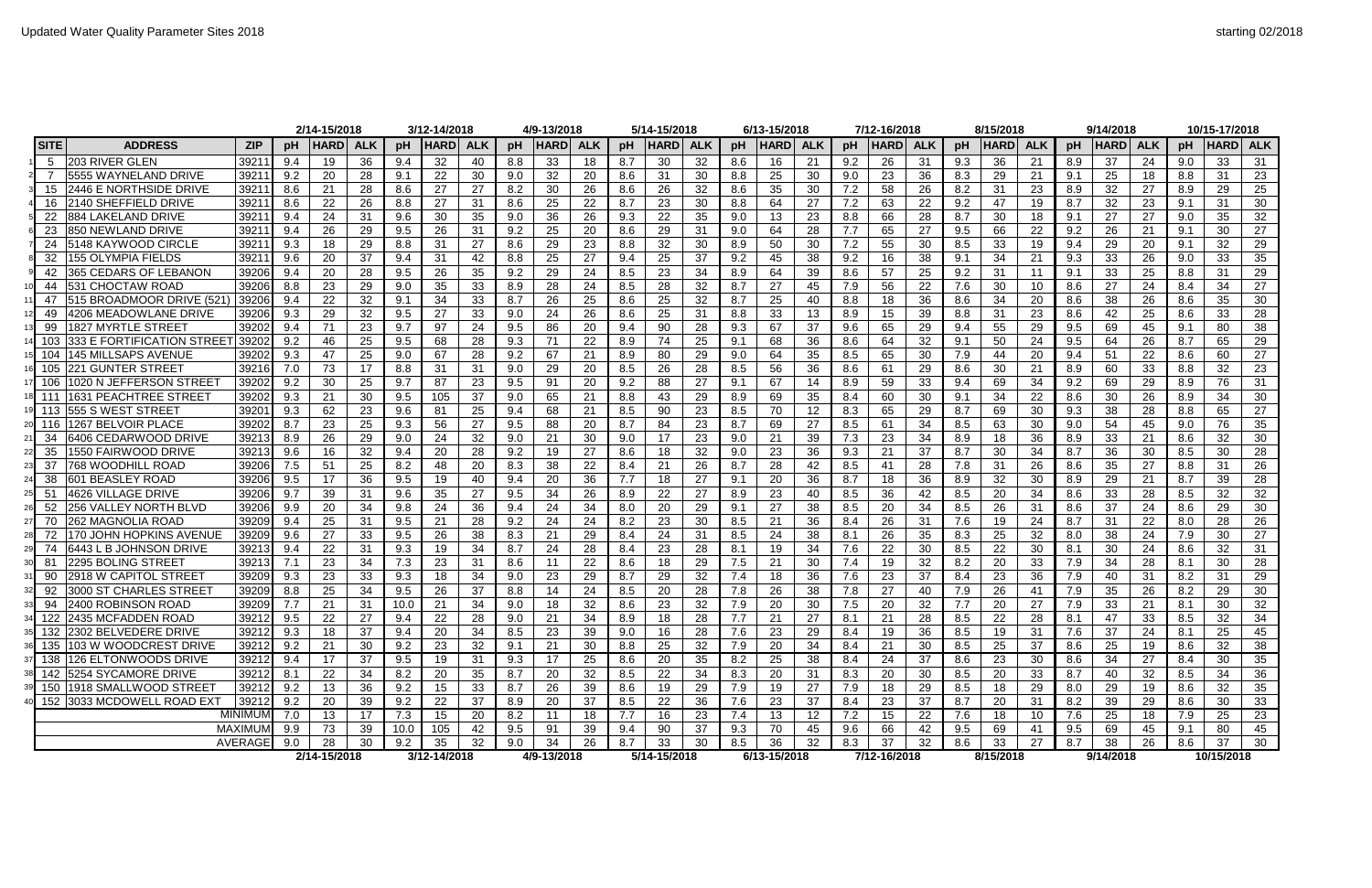|                |                               |                   |                    | November-18       |            |             |              | December-18 |            |             |               | January-19  |                 |                 | February-19 |             |    |                 | March-19        |             |            |                |              | April-19    |            |             | May-19       |                                    |                 |                             |
|----------------|-------------------------------|-------------------|--------------------|-------------------|------------|-------------|--------------|-------------|------------|-------------|---------------|-------------|-----------------|-----------------|-------------|-------------|----|-----------------|-----------------|-------------|------------|----------------|--------------|-------------|------------|-------------|--------------|------------------------------------|-----------------|-----------------------------|
| <b>SITE</b>    | <b>ADDRESS</b>                | <b>DATE</b>       | pH                 | <b>HARD</b>       | <b>ALK</b> | <b>DATE</b> | pH           | <b>HARD</b> | <b>ALK</b> | <b>DATE</b> | pH            | <b>HARD</b> | <b>ALK</b>      | <b>DATE</b>     | pH          | <b>HARD</b> |    | <b>ALK DATE</b> | pH              | <b>HARD</b> | <b>ALK</b> | <b>DATE</b>    | рH           | <b>HARD</b> | <b>ALK</b> | <b>DATE</b> | pH           | HARD  ALK                          |                 |                             |
|                | <b>203 RIVER GLEN</b>         | 3921              | 11/02/18           | 8.7               | 35         | 21          | 12/11/18     | 8.6         | 23         | 14          | 1/3/19        | 8.6         | 25              | 11              | 2/1/19      | 9.3         | 22 | 10              | 3/7/19          | 9.4         | 27         |                | 4/3/19       | 9.5         | 30         |             | 5/3/19       | 9.2                                | 27              | 9                           |
| $\overline{7}$ | 5555 WAYNELAND DRIVE          | 3921              | 11/02/18           | 8.9               | 31         | 29          | 12/11/18     | 9.2         | 22         | 14          | 1/3/19        | 9.0         | 55              | 18              | 2/1/19      | 9.7         | 22 | 11              | 3/7/19          | 9.2         | 22         |                | 4/3/19       | 9.8         | 22         | 14          | 5/3/19       | 9.3                                | 26              | 10 <sup>°</sup>             |
| 15             | <b>2446 E NORTHSIDE DRIVE</b> | 3921              | 11/02/18           | 8.9               | 26         | 22          | 12/11/18     | 8.7         | 26         | 22          | 1/3/19        | 8.6         | 25              | 10 <sup>1</sup> | 2/1/19      | 8.9         | 25 | 14              | 3/7/19          | 9.0         | 25         |                | 4/3/19       | 9.4         | 27         |             | 5/3/19       | 9.5                                | 29              |                             |
| 16             | 2140 SHEFFIELD DRIVE          | 3921              | 11/02/18           | 8.9               | 29         | 25          | 12/11/18     | 8.7         | 24         | 23          | 1/3/19        | 8.6         | 42              | 19              | 2/1/19      | 9.5         | 21 | 12              | 3/7/19          | 9.4         | 24         |                | 4/3/19       | 9.6         | 24         | 13          | 5/3/19       | 9.7                                | 24              | 20                          |
| 22             | <b>884 LAKELAND DRIVE</b>     | 3921              | 11/02/18           | 9.4               | 46         | 33          | 12/11/18     | 9.2         | 36         | 23          | 1/4/19        | 8.9         | 61              | 14              | 2/1/19      | 9.6         | 22 | 12              | 3/7/19          | 9.6         | 24         | 17             | 4/3/19       | 9.7         | 55         | 24          | 5/3/19       | 9.8                                | 63              | 15                          |
| 23             | 850 NEWLAND DRIVE             | 3921              | 11/02/18           | 9.2               | 28         | 20          | 12/11/18     | 9.3         | 21         | 22          | 1/3/19        | 8.9         | 40              | 8               | 2/1/19      | 9.6         | 22 | 10              | 3/7/19          | 9.8         | 23         | 20             | 4/3/19       | 9.8         | 25         |             | 5/3/19       | 9.6                                | 21              | 9                           |
| 24             | <b>15148 KAYWOOD CIRCLE</b>   | 3921              | 11/02/18           | 9.0               | 30         | 24          | 12/11/18     | 9.1         | 25         | 20          | 1/3/19        | 8.7         | 51              | 15              | 2/1/19      | 9.2         | 20 | 12              | 3/7/19          | 9.5         | 21         | 15             | 4/3/19       | 9.6         | 21         | 10          | 5/3/19       | 9.4                                | 23              | 11                          |
| 32             | 155 OLYMPIA FIELDS            | 3921              | 11/02/18           | 9.0               | 36         | 25          | 12/11/18     | 9.1         | 27         | 17          | 1/3/19        | 9.4         | 23              | 15              | 2/1/19      | 9.2         | 20 | 8               | 3/7/19          | 9.3         | 19         |                | 4/3/19       | 9.6         | 28         | -9          | 5/3/19       | 9.5                                | 26              | 15                          |
|                | 365 CEDARS OF LEBANON         | 39206             | 11/02/18           | 9.2               | 35         | 34          | 12/11/18     | 9.2         | 22         | 24          | 1/4/19        | 9.1         | 57              | 17              | 2/1/19      | 9.7         | 19 | 6               | 3/7/19          | 9.7         | 23         | 12             | 4/3/19       | 9.7         | 25         | 10          | 5/3/19       | 9.7                                | 30              | 23                          |
| 44             | 531 CHOCTAW ROAD              | 39206             | 11/13/18           | 8.3               | 33         | 19          | 12/11/18     | 7.4         | 25         | 21          | 1/15/19       | 8.7         | 48              | 9               | 2/1/19      | 8.6         | 24 | 17              | 3/7/19          | 8.8         | 21         | 26             | 4/3/19       | 9.4         | 23         | 14          | 5/3/19       | 9.1                                | -41             | 26                          |
| 47             | 515 BROADMOOR DRIVE (521      | 39206             | 11/02/18           | 8.7               | 35         | 23          | 12/14/18     | 9.0         | 22         | 21          | 1/4/19        | 8.9         | 28              | 13              | 2/1/19      | 8.9         | 17 | 13              | 3/7/19          | 9.4         | 23         | 11             | 4/3/19       | 9.4         | 27         | 19          | 5/3/19       | 9.1                                | 21              | 17                          |
|                | 4206 MEADOWLANE DRIVE         | 39206             | 11/02/18           | 8.7               | 32         | 26          | 12/11/18     | 8.7         | 23         | 17          | 1/4/19        | 9.1         | 24              | 5               | 2/1/19      | 9.1         | 19 | 15              | 3/7/19          | 9.7         | 25         |                | 4/3/19       | 9.4         | 24         | 22          | 5/3/19       | 9.4                                | 24              | 12                          |
| 99             | 1827 MYRTLE STREET            | 39202             | 11/07/18           | 8.9               | 28         | 26          | 12/7/18      | 9.2         | 62         | 22          | 1/4/19        | 9.6         | 66              | 26              | 2/1/19      | 9.2         | 63 | 13              | 3/1/19          | 9.0         | -64        | 23             | 4/2/19       | 8.7         | 90         | 40          | 5/3/19       | 8.8                                | 75              | 25                          |
| 103            | 333 E FORTIFICATION STREET    | 39202             | 11/13/18           | 9.0               | 56         | 29          | 12/7/18      | 8.9         | 63         | 16          | 1/4/19        | 8.6         | 59              | 16              | 2/1/19      | 8.9         | 71 | 17              | 3/1/19          | 9.2         | 60         | 21             | 4/3/19       | 8.8         | 58         | 26          | 8/5/01       | 8.7                                | 53              | 36                          |
| 104            | 145 MILLSAPS AVENUE           | 39202             | 11/08/18           | 8.8               | 32         | 22          | 12/7/18      | 8.6         | 19         | 20          | 1/7/19        | 9.0         | 59              | 19              | 2/1/19      | 9.3         | 31 | 24              | 3/1/19          | 8.9         | 55         |                | 4/3/19       | 8.8         | 63         | 33          | 5/15/19      | 7.3                                | 53              | 30                          |
| 105            | 221 GUNTER STREET             | 39216             | 11/13/18           | 8.9               | 31         | 22          | 12/7/18      | 8.7         | 20         | 17          | 1/8/19        | 9.4         | 66              | 18              | 2/1/19      | 9.0         | 21 | 14              | 3/1/19          | 9.0         | 20         | 24             | 4/3/19       | 9.1         | 39         | 21          | 5/3/19       | 8.6                                | 29              | 24                          |
| 106            | 1020 N JEFFERSON STREET       | 3920              | 11/07/18           | 8.6               | 75         | 34          | 12/7/18      | 9.1         | 72         | 10          | 1/7/19        | 8.7         | 60              | 16              | 2/1/19      | 9.0         | 67 | 16              | 3/1/19          | 9.2         | 68         | 22             | 4/1/19       | 9.1         | 79         | 25          | 5/6/19       | 8.6                                | 70              | 31                          |
| 111            | 1631 PEACHTREE STREET         | 39202             | 11/09/18           | 8.7               | 32         | 30          | 12/7/18      | 8.7         | 17         | 10          | 1/4/19        | 8.8         | 56              | 18              | 2/1/19      | 9.2         | 38 | 14              | 3/1/19          | 9.2         | 21         | 17             | 4/2/19       | 9.2         | 22         | 14          | 5/3/19       | 8.8                                | 24              | 19                          |
|                | 113 555 S WEST STREET         | 3920 <sup>-</sup> | 11/13/18           | 8.6               | 68         | -19         | 12/12/18     | 8.3         | 58         | 13          | 1/7/19        | 8.8         | 62              | 18              | 2/1/19      | 9.1         | 67 | 16              | 3/1/19          | 9.4         | 65         |                | 4/3/19       | 8.7         | 79         | 39          | 5/14/19      | 8.6                                | 70              | 19                          |
| 116            | 1267 BELVOIR PLACE            | 39202             | 11/13/18           | 8.8               | 71         | 31          | 12/7/18      | 9.0         | 20         | 16          | 1/4/19        | 8.8         | 56              | 18              | 2/1/19      | 9.2         | 30 | 12              | 3/1/19          | 9.3         | 19         | 20             | 4/2/19       | 8.9         | 20         | 23          | 5/3/19       | 9.4                                | 21              | 26                          |
| 34             | 6406 CEDARWOOD DRIVE          | 39213             | 11/13/18           | 8.6               | 34         | 19          | 12/14/18     | 8.9         | 23         | 19          | 1/3/19        | 9.2         | 27              | 19              | 2/1/19      | 8.7         | 25 | 18              | 3/1/19          | 9.2         | 25         | 13             | 4/1/19       | 9.0         | 24         | 31          | 5/3/19       | 8.9                                | 29              | 17                          |
| 35             | 1550 FAIRWOOD DRIVE           | 39213             | 11/13/18           | 8.7               | 30         | 26          | 12/11/18     | 8.6         | 22         | 18          | 1/4/19        | 8.6         | 23              | 16              | 2/1/19      | 8.7         | 22 | 17              | 3/1/19          | 9.1         | 23         | 16             | 4/1/19       | 9.1         | 23         | 31          | 5/1/19       | 9.2                                | 23              | 19                          |
| 37             | <b>768 WOODHILL ROAD</b>      | 39206             | 11/13/18           | 8.6               | 33         | 32          | 12/11/18     | 8.9         | 21         | 16          | 1/8/19        | 8.8         | 23              | 13              | 2/1/19      | 8.6         | 18 | 11              | 3/1/19          | 9.1         | 23         | 10             | 4/1/19       | 8.9         | 21         | 45          | 5/3/19       | 8.7                                | 26              | 13                          |
| 38             | <b>601 BEASLEY ROAD</b>       | 39206             | 11/13/18           | 8.6               | 31         | 21          | 12/7/18      | 8.6         | 21         | 19          | 1/7/19        | 8.7         | 34              | 15              | 2/1/19      | 9.1         | 21 | 17              | 3/1/19          | 9.1         | 22         | 15             | 4/1/19       | 9.4         | 23         | 29          | 5/3/19       | 8.8                                | 23              | 19                          |
| 51             | 4626 VILLAGE DRIVE            | 39206             | 11/13/18           | 8.9               | 30         | 28          | 12/14/18     | 9.0         | 23         | 17          | 1/4/19        | 8.7         | 25              | 16              | 2/1/19      | 8.8         | 19 | 12              | 3/1/19          | 9.0         | 21         | 12             | 4/2/19       | 9.0         | 23         |             | 5/3/19       | 8.8                                | 25              | 26                          |
| 52             | <b>256 VALLEY NORTH BLVD</b>  | 39206             | 11/13/18           | 8.8               | 29         | 28          | 12/11/18     | 8.8         | 20         | 19          | 1/3/19        | 8.9         | 25              | 20              | 2/1/19      | 8.7         | 19 | 22              | 3/1/19          | 9.2         | 23         |                | 4/2/19       | 9.2         | 19         | 22          | 5/1/19       | 9.2                                | 24              | 20                          |
| 70             | 262 MAGNOLIA ROAD             | 39209             | 11/13/18           | 8.5               | 21         | 27          | 12/12/18     | 8.6         | 34         | 20          | 1/8/19        | 8.6         | 29              | 23              | 2/13/19     | 9.0         | 28 | 22              | 3/6/19          | 9.4         | -24        | 19             | 4/5/19       | 9.4         | 30         | 20          | 5/7/19       | 9.2                                | 28              | 20                          |
| 72             | 170 JOHN HOPKINS AVENUE       | 39209             | 11/14/18           | 8.5               | 28         | 34          | 12/12/18     | 8.4         | 32         | 25          | 1/15/19       | 8.9         | 32              | 20              | 2/13/19     | 8.8         | 30 | 24              | 3/6/19          | 9.5         | 26         | 17             | 4/5/19       | 9.1         | 32         | 25          | 5/7/19       | 8.9                                | 26              | 18                          |
| 74             | 6443 L B JOHNSON DRIVE        | 39213             | 11/13/18           | 8.7               | 20         | 32          | 12/12/18     | 8.6         | 36         | 20          | 1/8/19        | 8.6         | 31              | 25              | 2/13/19     | 8.7         | 26 | 18              | 3/6/19          | 9.2         | 26         | 21             | 4/5/19       | 9.2         | 34         | 19          | 5/7/19       | 9.0                                | 28              | 21                          |
| 81             | 2295 BOLING STREET            | 39213             | 11/13/18           | 8.6               | 19         | 36          | 12/12/18     | 8.6         | 29         | 23          | 1/8/19        | 8.6         | 27              | 20              | 2/13/19     | 8.7         | 25 | 19              | 3/6/19          | 9.7         |            | 21             | 4/5/19       | 9.4         | 24         | 10          | 5/7/19       | 9.7                                | 25              | 19                          |
|                | 90 2918 W CAPITOL STREET      |                   | 39209 11/07/18 9.0 |                   | 25         | 34          | 12/12/18 8.6 |             | 27<br>O 1  | 25          | $1/8/19$ 8.6  |             | 28              | 21              | 2/13/19     | 8.6         | 21 | 17              | $3/6/19$ 9.8 23 |             |            | 17             | $4/5/19$ 9.1 |             | 37         | 23          | $5/7/19$ 9.4 |                                    | 30 <sup>°</sup> | $\overline{\phantom{1}}$ 22 |
|                | 92 3000 ST CHARLES STREET     |                   | 39209 11/14/18 8.5 |                   | 27         | 40          | 12/14/18     | 8.4         | 37         | 25          | 1/15/19       | 8.6         | 35              | 24              | 2/12/19     | 8.6         | 24 | 16              | 3/6/19          | 8.9         | 21         | 20             | 4/5/19       | 9.0         | 32         | 21          | 5/7/19       | 9.0                                | 23              | 17                          |
|                | 94 2400 ROBINSON ROAD         |                   | 39209 11/07/18 8.5 |                   | 21         | 28          | 12/14/18     | 8.6         | 26         | 22          | 1/8/19        | 8.5         | 27              | 19              | 2/12/19     | 8.6         | 30 | 23              | 3/6/19          | 9.7         | 22         | 18             | 4/5/19       | 9.1         | 25         | 22          | 5/7/19       | 9.1                                | 24              | 24                          |
|                | 122 2435 MCFADDEN ROAD        |                   | 39212 11/02/18 8.6 |                   | 20         | 30          | 12/12/18     | 8.6         | 29         | 24          | 1/9/19        | 8.6         | 30 <sup>2</sup> | 22              | 2/12/19     | 8.8         | 27 | 20              | 3/6/19          | 9.8         | 30         | 20             | 4/8/19       | 8.8         | 28         | 23          | 5/8/19       | 9.7                                | 33              | 27                          |
|                | 132 2302 BELVEDERE DRIVE      |                   | 39212 11/07/18 8.5 |                   | 23         | 33          | 12/12/18     | 8.6         | 31         | 20          | $1/11/19$ 8.5 |             | 27              | 19              | 2/6/19      | 8.6         | 29 | 19              | $3/6/19$ 9.3    |             | 23         | 19             | 4/8/19       | 9.0         | 31         | 26          | 5/8/19       | $\begin{array}{c} 9.8 \end{array}$ | 30              | 25                          |
|                | 135 103 W WOODCREST DRIVE     |                   | 39212 11/07/18     | $\vert 8.6 \vert$ | 24         | 38          | 12/12/18     | 8.6         | 35         | 24          | 1/9/19        | 8.6         | 35              | 23              | 2/6/19      | 8.7         | 26 | 18              | 3/6/19          | 9.4         | 24         | 23             | 4/8/19       | 9.0         | 28         | 24          | 5/8/19       | 9.1                                | 36              | 26                          |
|                | 138 126 ELTONWOODS DRIVE      |                   | 39212 11/02/18     | 8.6               | 25         | 30          | 12/13/18     | 8.5         | 30         | 23          | $1/11/19$ 8.6 |             | 30              | 20              | 2/6/19      | 8.6         | 28 | 21              | 3/6/19          | 9.3         | 28         | 22             | 4/8/19       | 8.9         | 25         | 24          | 5/8/19       | $\vert$ 9.1                        | 32              | 26                          |
|                | 142 5254 SYCAMORE DRIVE       |                   | 39212 11/07/18 8.5 |                   | 21         | 29          | 12/12/18     | 8.6         | 31         | 24          | 1/9/19        | 8.5         | 33              | 21              | 2/6/19      | 8.6         | 25 | 17              | 3/6/19          | 8.6         | 27         | 22             | 4/8/19       | 9.0         | 29         | 23          | 5/8/19       | 8.8                                | 30              | 24                          |
|                | 150 1918 SMALLWOOD STREET     |                   | 39212 11/07/18     | 8.6               | 20         | 27          | 12/12/18     | 8.6         | 30         | 21          | 1/9/19        | 8.6         | 29              | 23              | 2/6/19      | 8.7         | 29 | 20              | 3/6/19          | 9.3         | 34         | 19             | 4/8/19       | 9.2         | 22         | 22          | 5/8/19       | 9.0                                | 35              | 23                          |
|                | 152 3033 MCDOWELL ROAD EXT    |                   | 39212 11/02/18     | 8.6               | 24         | 34          | 12/12/18     | 8.7         | 28         | 19          | 1/9/19        | 8.7         | 23              | 18              | 2/6/19      | 8.9         | 30 | 22              | 3/6/19          | 9.6         | 23         | 18             | 4/8/19       | 9.1         | 26         | 21          | 5/8/19       | 9.3                                | 36              | 23                          |
|                |                               | <b>MINIMUM</b>    |                    | 8.3               | 19         | 19          |              | 7.4         | 17         | 10          |               | 8.5         | 23              | 5 <sub>5</sub>  |             | 8.6         | 17 | 6               |                 | 8.6         | 19         | $\overline{7}$ |              | 8.7         | 19         | 9           |              | 7.3                                | 21              | $\overline{7}$              |
|                |                               | <b>MAXIMUM</b>    |                    | 9.4               | 75         | 40          |              | 9.3         | 72         | 25          |               | 9.6         | 66              | 26              |             | 9.7         | 71 | 24              |                 | 9.8         | 68         | 26             |              | 9.8         | 90         | 45          |              | 9.8                                | 75              | 36                          |
|                |                               | <b>AVERAGE</b>    |                    | 8.7               | 32         | 28          |              | 8.7         | 30         | 20          |               | 8.8         | 38              | 18              |             | 9.0         | 29 | 16              |                 | 9.3         | 29         | 17             |              | 9.2         | 33         | 22          |              | 9.1                                | 33              | 20                          |
|                |                               |                   |                    | November-18       |            |             |              | December-18 |            |             |               | January-19  |                 |                 | February-19 |             |    |                 | March-19        |             |            |                |              | April-19    |            |             | May-19       |                                    |                 |                             |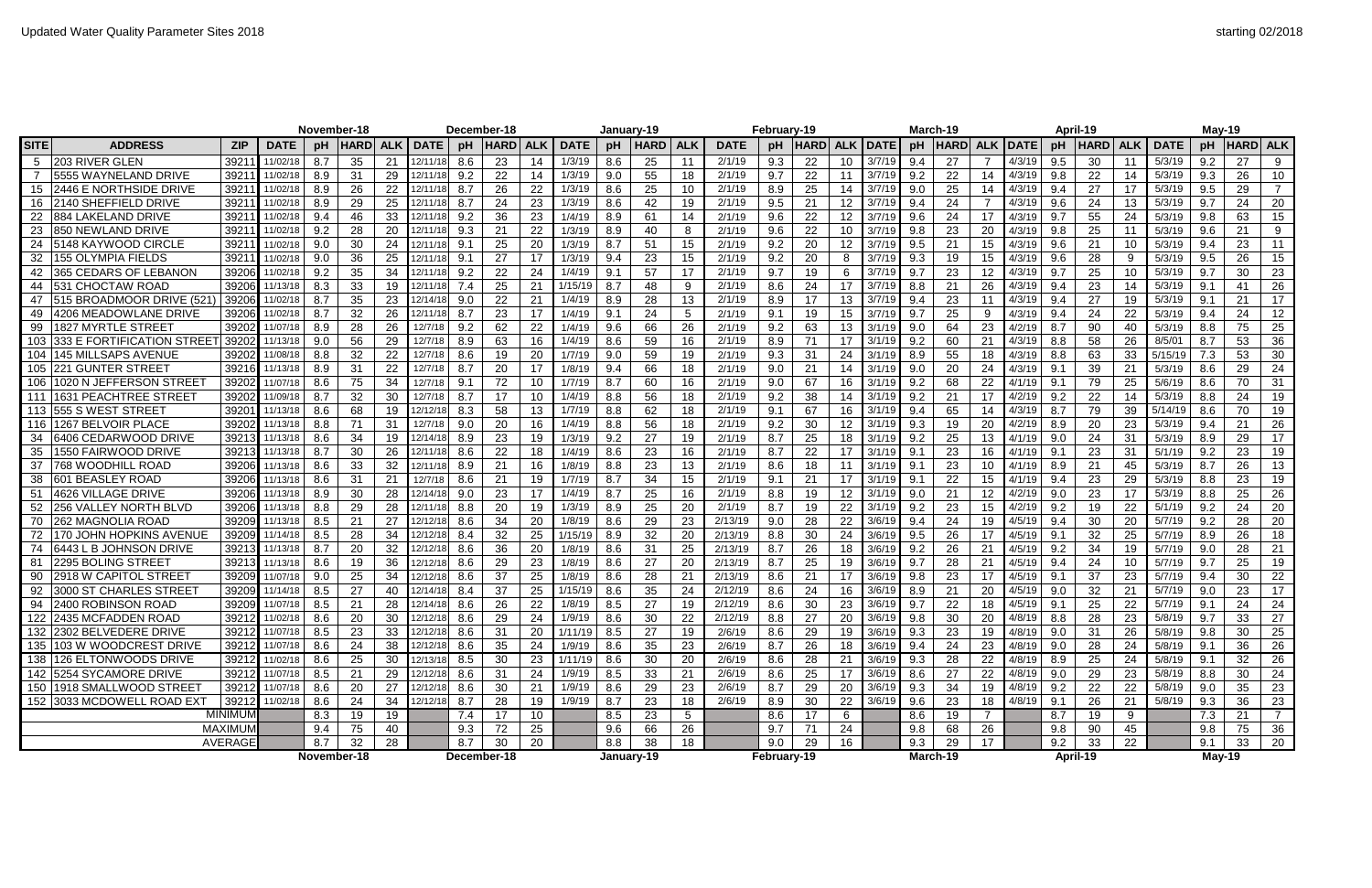|             |                                   |                   | June-19           |         |                        |            |                | July-19 |             |            |              | August-19 |             |            |                         | September-19 |              |     | October-19    |            |             |     |                | November-19 |                 |                 |               | December-19 |               |                 |
|-------------|-----------------------------------|-------------------|-------------------|---------|------------------------|------------|----------------|---------|-------------|------------|--------------|-----------|-------------|------------|-------------------------|--------------|--------------|-----|---------------|------------|-------------|-----|----------------|-------------|-----------------|-----------------|---------------|-------------|---------------|-----------------|
| <b>SITE</b> | <b>ADDRESS</b>                    | <b>ZIP</b>        | <b>DATE</b>       | pH      | <b>HARD</b>            | <b>ALK</b> | <b>DATE</b>    | рH      | <b>HARD</b> | <b>ALK</b> | <b>DATE</b>  | pH        | <b>HARD</b> | <b>ALK</b> | <b>DATE</b>             | рH           | <b>HARD</b>  |     | <b>DATE</b>   | pH         | <b>HARD</b> | ALK | <b>DATE</b>    | pH          | <b>HARD ALK</b> |                 | <b>DATE</b>   | рH          | HARD  ALK     |                 |
| 5           | 203 RIVER GLEN                    | 3921              | 6/7/19            | 8.7     | 31                     | 14         | 7/11/19        | 8.6     | 33          | 11         | 8/2/19       | 9.1       | 35          | 16         | 9/3/19                  | 8.9          | 33           | 26  | 10/1/19       | 9.3        | 35          | 17  | 11/7/19        | 9.0         | 26              | 6               | 12/5/19       | 9.4         | 18            | 29              |
|             | 5555 WAYNELAND DRIVE              | 3921              | 6/7/19            | 9.3     | 71                     | 30         | 7/15/19        | 8.7     | 72          | 18         | 8/13/19      | 8.6       | 61          | 23         | 9/4/19                  | 8.7          | 40           | 22  | 10/2/19       | 9.0        | 68          | -8  | 11/7/19        | 8.6         | 49              |                 | 12/5/19       | 9.0         |               | 34              |
| 15          | 2446 E NORTHSIDE DRIVE            | 3921              | 6/10/19           | 8.8     | 75                     | 10         | 7/10/19        | 8.6     | 97          | 24         | 8/2/19       | 8.6       | 90          | 34         | 9/3/19                  | 8.6          | 34           | 26  | 10/2/19       | 8.8        | 56          | 15  | 11/8/19        | 8.6         | 36              | 15              | 12/5/19       | 8.6         | 17            | 29              |
| 16          | <b>2140 SHEFFIELD DRIVE</b>       | 39211             | 6/10/19           | 9.1     | 84                     | 24         | 7/11/19        | 8.6     | 74          | 31         | 8/14/19      | 8.8       | 67          | 16         | 9/3/19                  | 8.6          | 83           |     | 10/2/19       | 8.8        | 52          | 20  | 11/8/19        | 8.6         | 46              | $\mathbf{3}$    | 12/5/19       | 8.9         | 9             | 38              |
| 22          | 884 LAKELAND DRIVE                | 3921              | 6/10/19           | 9.1     | 79                     | 23         | 7/15/19        | 8.9     | 78          | 22         | 8/8/19       | 8.6       | 93          | 28         | 9/3/19                  | 8.6          | 69           | 23  | 10/2/19       | 9.2        | 80          | 25  | 11/7/19        | 8.7         | 53              | 19              | 12/5/19       | 9.3         | 10            | 25              |
| 23          | <b>850 NEWLAND DRIVE</b>          | 3921              | 6/7/19            | 9.5     | 84                     | 40         | 7/11/19        | 8.9     | 82          | 29         | 8/2/19       | 8.7       | 61          | 22         | 9/3/19                  | 8.7          | 58           |     | 10/1/19       | 9.0        | 41          | 17  | 11/7/19        | 8.7         | 69              |                 | 12/5/19       | 9.2         | 9             | 12 <sub>2</sub> |
| 24          | 5148 KAYWOOD CIRCLE               | 3921              | 6/7/19            | 9.3     | 73                     | 34         | 7/10/19        | 8.8     | 66          | 25         | 8/2/19       | 8.8       | 59          | 15         | 9/3/19                  | 8.7          | 51           | 21  | 10/1/19       | 8.6        | 83          | 18  | 11/7/19        | 9.0         | 54              | 17              | 12/5/19       | -9.0        | 10            | 36              |
| 32          | l155 OLYMPIA FIELDS               | 3921              | 6/7/19            | 9.2     | 23                     | 11         | 7/10/19        | 8.8     | 30          | 27         | 8/2/19       | 9.2       | 32          | 21         | 9/3/19                  | 9.2          | 32           | 23  | 10/1/19       | 9.4        | 31          | 16  | 11/7/19        | 9.4         | 24              | 6               | 12/5/19       | 9.9         | 24            | 27              |
|             | 365 CEDARS OF LEBANON             | 3920              | 6/7/19            | 8.8     | 70                     | 25         | 7/11/19        | 8.6     | 77          | 13         | 8/2/19       | 8.6       | 59          | 25         | 9/3/19                  | 8.6          | 72           | 36  | 10/2/19       | 8.9        | 59          | 29  | 11/7/19        | 8.9         | 47              |                 | 12/5/19       | 9.0         | 9             | 42              |
| 44          | 531 CHOCTAW ROAD                  |                   | 39206 6/10/19     | 8.6     | 62                     | 11         | 7/15/19        | 8.3     | 39          | 18         | 8/14/19      | 7.9       | 78          | 21         | 9/11/19                 | 8.6          | 42           |     | 10/2/19       | 8.8        | 46          | 23  | 11/7/19        | 8.8         | 45              | 20              | 12/9/19       | 8.8         | 14            | 29              |
| 47          | <b>1515 BROADMOOR DRIVE (521</b>  | 39206             | 6/7/19            | 8.8     | 64                     | 23         | 7/11/19        | 8.7     | 30          | 22         | 8/2/19       | 8.7       | 41          | 25         | 9/3/19                  | 8.6          | 39           | 24  | 10/2/19       | 8.7        | 29          | 19  | 11/7/19        | 8.6         | 21              | 9               | 12/9/19       | 9.0         | 12            | 36              |
| 49          | 4206 MEADOWLANE DRIVE             |                   | 39206 6/10/19     | 8.6     | 35                     | -9         | 7/11/19        | 8.7     | 34          | 18         | 8/2/19       | 8.6       | 80          | 36         | 9/10/19                 | 8.6          | 32           |     | 10/2/19       | 8.6        | 25          | 16  | 11/7/19        | 8.6         | 33              | 3               | 12/9/19       | 9.3         | 9             | 49              |
| 99          | 1827 MYRTLE STREE <sup>-</sup>    | 39202             | 6/3/19            | 8.8     | 74                     | 30         | 7/2/19         | 9.1     | 64          | 31         | 8/1/19       | 9.1       | 68          | 31         | 9/3/19                  | 9.2          | 63           | -41 | 10/1/19       | 9.1        | 64          | 42  | 11/8/19        | 9.1         | 67              | 29              | 12/6/19       | -9.1        | 64            | 19              |
| 103         | <b>333 E FORTIFICATION STREET</b> | 3920              | 6/3/19            | 9.3     | 73                     | 32         | 7/1/19         | 9.1     | 64          | 37         | 8/2/19       | 8.6       | 60          | 32         | 9/3/19                  | 9.0          | 63           | -41 | 10/1/19       | 8.8        | 72          | 35  | 11/8/19        | 8.9         | 50              | 19              | 12/6/19       | 9.2         | 38            | 29              |
| 104         | <b>145 MILLSAPS AVENUE</b>        |                   | 39202 6/14/19     | 7.6     | 77                     | 27         | 7/16/19        | 8.5     | 76          | 23         | 8/15/19      | 8.4       | 66          | 30         | 9/10/19                 | 8.9          | 69           | 32  | 10/1/19       | 8.7        | 71          | 36  | 11/11/19       | 9.0         | 67              | 25              | 12/10/1       | 8.6         | 39            | 23              |
| 105         | <b>221 GUNTER STREET</b>          | 39216             | 6/14/19           | 8.2     | 68                     | 24         | 7/2/19         | 8.6     | 65          | 30         | 8/14/19      | 8.2       | 79          | 42         | 9/9/19                  | 8.6          | 59           | 28  | 10/1/19       | 8.6        | 63          | 35  | 11/11/19       | 9.2         | 70              | 19              | 12/12/19      | 8.6         | 9             | 26              |
| 106         | 11020 N JEFFERSON STREET          | 39202             | 6/5/19            | 9.0     | 71                     | 29         | 7/1/19         | 8.9     | 73          | 29         | 8/2/19       | 8.7       | 66          | 31         | 9/3/19                  | 8.7          | 60           | 39  | 10/1/19       | 8.9        | 69          | 43  | 11/8/19        | 9.3         | 63              | 27              | 12/6/19       | 9.2         | 61            | 21              |
| 111         | 1631 PEACHTREE STREET             | 39202             | 6/3/19            | 9.2     | 70                     | 28         | 7/2/19         | 9.0     | 71          | 26         | 8/1/19       | 8.7       | 71          | 27         | 9/3/19                  | 8.7          | 62           | 35  | 10/1/19       | 8.9        | 70          | -41 | 11/8/19        | 8.7         | 25              | 24              | 12/6/19       | 9.2         |               | 26              |
|             | 113 555 S WEST STREET             | 3920 <sup>-</sup> | 6/3/19            | 8.9     | 76                     | 28         | 7/1/19         | 8.6     | 58          | 31         | 8/13/19      | 8.6       | 71          | 30         | 9/3/19                  | 8.6          | 62           | 34  | 10/1/19       | 9.0        | 70          | 42  | 11/8/19        | 8.8         | 62              | 26              | 12/6/19       | 8.9         | 55            | 14              |
| 116         | 1267 BELVOIR PLACE                | 39202             | 6/3/19            | 9.4     | 71                     | 31         | 7/2/19         | 9.1     | 63          | 30         | 8/1/19       | 9.0       | 71          | 46         | 9/3/19                  | 8.6          | 64           | 31  | 10/1/19       | 9.0        | 59          | -41 | 11/8/19        | 8.8         | 21              | 23              | 12/6/19       | 8.9         |               | 31              |
| 34          | 6406 CEDARWOOD DRIVE              | 3921              | 6/14/19           | 7.5     | 29                     | 12         | 7/12/19        | 9.2     | 31          | 25         | 8/7/19       | 8.7       | 35          | 27         | 9/5/19                  | 9.0          | 36           | 22  | 10/1/19       | 8.9        | 29          | 28  | 11/7/19        | 9.0         | 28              | 25              | 12/3/19       | 9.0         | 10            | 33              |
| 35          | 1550 FAIRWOOD DRIVE               | 39213             | 6/7/19            | 8.8     | 30                     | 15         | 7/11/19        | 8.7     | 31          | 24         | 8/2/19       | 8.6       | 30          | 28         | 9/5/19                  | 9.2          | 27           | 28  | 10/1/19       | 8.8        | 27          | 47  | 11/8/19        | 9.1         | 25              | 24              | 12/6/19       | 9.5         | 5             | 45              |
| 37          | <b>768 WOODHILL ROAD</b>          | 39206             | 6/14/19           | 7.7     | 35                     | 14         | 7/12/19        | 9.0     | 34          | 25         | 8/2/19       | 8.5       | 32          | 25         | 9/9/19                  | 8.6          | 35           |     | 10/1/19       | 8.8        | 33          | 36  | 11/7/19        | 8.7         | 30              | 26              | 12/6/19       | -9.1        |               | 31              |
| 38          | <b>601 BEASLEY ROAD</b>           | 39206             | 6/5/19            | 8.9     | 35                     | 18         | 7/11/19        | 8.6     | 33          | 25         | 8/14/19      | 8.7       | 34          | 28         | 9/5/19                  | 8.6          | 38           |     | 10/1/19       | 8.9        | 30          | 33  | 11/4/19        | 9.0         | 31              | 34              | 12/6/19       | 9.2         |               | 30              |
| 51          | 4626 VILLAGE DRIVE                |                   | 39206 6/14/19     | 7.3     | 35                     | 13         | 7/12/19        | 8.3     | 35          | 24         | 8/8/19       | 7.6       | 34          | 31         | 9/9/19                  | 8.7          | 32           | 22  | 10/3/19       | 8.6        | 35          | 21  | 11/8/19        | 8.8         | 28              | 26              | 12/6/19       | 9.2         |               | 35              |
| 52          | <b>256 VALLEY NORTH BLVD</b>      |                   | 39206 6/14/19     | 7.5     | 26                     | 13         | 7/12/19        | 8.8     | 33          | 24         | 8/14/19      | 8.2       | 35          | 28         | 9/5/19                  | 8.7          | 33           | 26  | 10/3/19       | 8.9        | 37          | 25  | 11/4/19        | 8.6         | 27              | 25              | 12/6/19       | 9.1         |               | 34              |
| 70          | 262 MAGNOLIA ROAD                 | 39209             | 6/3/19            | 8.7     | 30                     | 20         | 7/10/19        | 8.9     | 35          | 27         | 8/7/19       | 8.6       | 38          | 17         | 9/3/19                  | 8.7          | 31           | 26  | 10/3/19       | 9.1        | 29          | 27  | 11/8/19        | 9.0         | 36              | 24              | 12/3/19       | 8.6         | 9             | 34              |
|             | 170 JOHN HOPKINS AVENUE           | 3920              | 6/3/19            | 8.8     | 33                     | 24         | 7/10/19        | 8.7     | 30          | 20         | 8/7/19       | 8.6       | 29          | 23         | 9/3/19                  | 8.7          | 29           | 24  | 10/3/19       | 8.7        | 31          | 23  | 11/8/19        | 8.9         | 31              | 21              | 12/3/19       | -8.7        | 8             | 38              |
| 74          | 6443 L B JOHNSON DRIVE            | 39213             | 6/3/19            | 8.8     | 39                     | 22         | 7/10/19        | 8.7     | 33          | 22         | 8/14/19      | 8.6       | 35          | 20         | 9/10/19                 | 8.6          | 29           | 27  | 10/3/19       | 9.2        | 30          | 24  | 11/6/19        | 8.8         | 29              | 23              | 12/9/19       | 8.7         | 10            | 38              |
| -81         | 2295 BOLING STREET                |                   | 39213 6/10/19     | 8.9     | 34                     | 20         | 7/10/19        | 8.6     | 36          | 30         | 8/7/19       | 8.6       | 33          | 26         | 9/3/19                  | 9.4          | 28           | 31  | 10/3/19       | 8.8        | 30          | 22  | 11/6/19        | 9.0         | 26              | 34              | 12/9/19       |             | 10            | 30              |
|             | 90 2918 W CAPITOL STREET          |                   | 39209 6/10/19 8.7 |         | 33 <sub>1</sub><br>ັບບ |            | 18 7/10/19 8.6 |         | ??<br>ےب    | 29         | $8/7/19$ 8.6 |           | 38          |            | $\boxed{21}$ 9/3/19 8.6 |              | 26           | 14  | $10/3/19$ 9.1 |            | ാറ<br>ັບບ   |     | 27 11/6/19 8.8 |             | つら<br>∠◡        | $33-1$<br>ັບບ   | 12/9/19 8.7   |             | $\Omega$<br>◡ | 35              |
|             | 92 3000 ST CHARLES STREET         |                   | 39209 6/10/19 8.7 |         | 34                     |            | 20 7/16/19 8.6 |         | 28          | 20         | 8/7/19       | 8.6       | 31          | 24         | 9/3/19                  | 8.6          | 28           | 21  | 10/3/19 9.2   |            | 27          | 33  | 11/8/19 8.6    |             | 32              | 21              | 12/9/19 9.1   |             | 9             | 34              |
|             | 94 2400 ROBINSON ROAD             |                   | 39209 6/10/19 8.7 |         | 32                     | 24         | 7/10/19        | 8.6     | 32          | 26         | 8/15/19      | 8.6       | 27          | 20         | 9/3/19                  | 8.8          | 28           | 25  | $10/3/19$ 9.2 |            | 26          | 27  | $11/8/19$ 9.0  |             | 36              | 24              | 12/9/19       | 8.8         |               | 33              |
|             | 122 2435 MCFADDEN ROAD            |                   | 39212 6/11/19 8.7 |         | 27                     | 23         | 7/10/19        | 8.7     | 34          | 25         | 8/9/19       | 8.6       | 29          | 22         | 9/3/19                  | 8.9          | 30           | 23  | 10/3/19 9.0   |            | 33          | 25  | $11/11/19$ 9.0 |             | 35              | 22              | $12/9/19$ 9.2 |             | 31            | 29              |
|             | 132 2302 BELVEDERE DRIVE          |                   | 39212 6/11/19 8.7 |         | 31                     | 19         | 7/10/19        | 8.6     | 31          | 28         | 8/9/19       | 8.6       | 31          | 19         | 9/3/19                  | 8.9          | 26           | 20  | $10/3/19$ 9.0 |            | 27          | 53  | $11/11/19$ 8.8 |             | 29              | 21              | 12/9/19   8.6 |             | 9             | 47              |
|             | 135 103 W WOODCREST DRIVE         |                   | 39212 6/11/19 8.7 |         | 35                     | 23         | 7/11/19        | 8.7     | 29          | 24         | 8/9/19       | 8.6       | 37          | 24         | 9/3/19                  | 8.7          | 32           | 26  | 10/3/19       | 8.8        | 25          | 20  | $11/11/19$ 8.9 |             | 33              | 25              | 12/9/19       | 8.9         |               | 38              |
|             | 138 126 ELTONWOODS DRIVE          |                   | 39212 6/11/19 8.7 |         | 30                     | 21         | 7/11/19        | 8.6     | 32          | 29         | 8/9/19       | 8.7       | 30          | 20         | 9/3/19                  | 8.6          | 28           | 26  | 10/3/19       | 8.6        | 35          | 24  | $11/11/19$ 8.7 |             | 36              | 24              | 12/9/19       | 8.8         | 10            | 54              |
|             | 142 5254 SYCAMORE DRIVE           |                   | 39212 6/11/19 8.6 |         | 29                     | 25         | 7/11/19        | 8.6     | 36          | 25         | 8/9/19       | 8.6       | 37          | 22         | 9/3/19                  | 8.6          | 37           | 24  | 10/3/19       | 8.7        | 37          | 23  | 11/11/19 9.0   |             | 32              | 22              | $12/9/19$ 9.0 |             | 10            | 34              |
|             | 150 1918 SMALLWOOD STREET         |                   | 39212 6/4/19      | 8.7     | 39                     | 31         | 7/10/19 8.6    |         | 32          | 23         | 8/9/19       | 8.6       | 29          | 21         | 9/3/19                  | 8.6          | 30           | 22  | 10/3/19       | 9.4        | 28          | 40  | 11/11/19 8.8   |             | 30              | 19              | 12/9/19 9.1   |             |               | 55              |
|             | 152 3033 MCDOWELL ROAD EXT        |                   | 39212 6/10/19     | 8.7     | 36                     | 30         | 7/10/19        | 8.7     | 30          | 25         | 8/14/19      | 8.7       | 31          | 27         | 9/3/19                  | 8.9          | 37           | 19  | 10/3/19       | 9.1        | 27          | 41  | 11/11/19       | 8.9         | 34              | 20 <sub>1</sub> | 12/9/19       | 9.3         |               | 39              |
|             |                                   | <b>MINIMUM</b>    |                   | 7.3     | 23                     | 9          |                | 8.3     | 28          | 11         |              | 7.6       | 27          | 15         |                         | 8.6          | 26           |     |               | 8.6        | 25          | 8   |                | 8.6         | 21              | $\mathbf{3}$    |               | 8.6         | $5^{\circ}$   | 12              |
|             |                                   | MAXIMUM           |                   | 9.5     | 84                     | 40         |                | 9.2     | 97          | 37         |              | 9.2       | 93          | 46         |                         | 9.4          | 83           | 41  |               | 9.4        | 83          | 53  |                | 9.4         | 70              | 34              |               | 9.9         | 64            | 55              |
|             |                                   | <b>AVERAGE</b>    |                   | 8.7     | 50                     | 22         |                | 8.7     | 47          | 25         |              | 8.6       | 49          | 26         |                         | 8.7          | 43           | 25  |               | 8.9        | 44          | 28  |                | 8.9         | 39              | 20              |               | 9.0         | 16            | 33              |
|             |                                   |                   |                   | June-19 |                        |            |                |         | July-19     |            |              |           | August-19   |            |                         |              | September-19 |     |               | October-19 |             |     |                |             | November-19     |                 |               |             | December-19   |                 |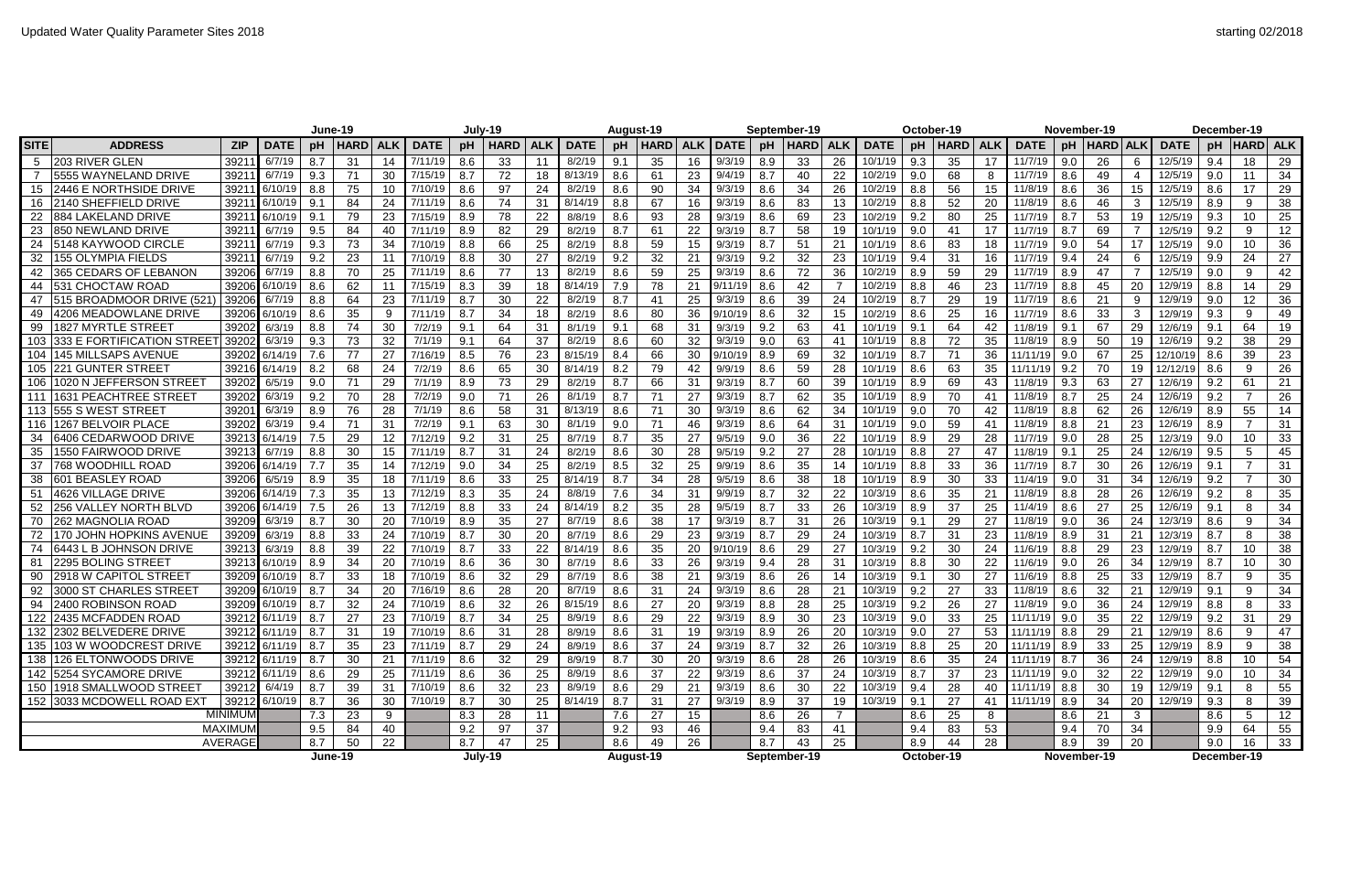|             |                              |                |                  |     | January-20               |     |                                                                             | February-20 |                 |     |             | March-20                       |                   |            |               |      | April-20              |            |              |     | May-20            |                 |              |     | June-20            |                      |              |      | July-20                     |            |
|-------------|------------------------------|----------------|------------------|-----|--------------------------|-----|-----------------------------------------------------------------------------|-------------|-----------------|-----|-------------|--------------------------------|-------------------|------------|---------------|------|-----------------------|------------|--------------|-----|-------------------|-----------------|--------------|-----|--------------------|----------------------|--------------|------|-----------------------------|------------|
| <b>SITE</b> | <b>ADDRESS</b>               | <b>ZIP</b>     | <b>DATE</b>      | pH  |                          |     | HARD   ALK   DATE                                                           | pH          | <b>HARD</b>     | ALK | <b>DATE</b> | pH                             | <b>HARD</b>       | <b>ALK</b> | <b>DATE</b>   | pH   | <b>HARD</b>           | <b>ALK</b> | <b>DATE</b>  | pH  | <b>HARD</b>       | ALK             | <b>DATE</b>  | pH  | HARD               | <b>ALK</b>           | <b>DATE</b>  | pH   | <b>HARD</b>                 | <b>ALK</b> |
|             | 203 RIVER GLEN               | 3921           | 1/2/20           | 9.5 | 9                        | 45  | 2/10/20                                                                     | 9.7         | 10              | 38  | 3/11/20     | 9.9                            | -11               | 27         | 4/3/20        | 9.7  | 13                    | 31         | 5/4/20       | 9.5 |                   | 21              | 6/8/20       | 9.1 | 14                 | 30                   | 7/2/20       | 9.2  |                             | 34         |
|             | l5555 WAYNELAND DRIVE        | 3921           | 1/2/20           | 9.4 | 56                       | 20  | 2/10/20                                                                     | 9.4         | 59              | 18  | 3/6/20      | 9.6                            | 35                | 18         | 4/3/20        | 9.1  | 24                    | 18         | 5/1/20       | 9.4 | 57                |                 | 6/8/20       | 9.2 | 68                 | 22                   | 7/14/20      | 8.5  | 64                          | 29         |
| 15          | 2446 E NORTHSIDE DRIVE       | 3921           | 1/2/20           | 8.8 | -57                      | 17  | 2/10/20                                                                     | 8.7         | 61              | 19  | 3/6/20      | 8.8                            | 48                | 23         | 4/7/20        | 8.6  | -67                   | 21         | 5/1/20       | 8.8 | 60                | 15              | 6/8/20       | 8.7 | 67                 | 20                   | 7/14/20      | -8.4 | 66                          | 26         |
| 16          | 2140 SHEFFIELD DRIVE         | 3921           | 1/2/20           | 9.3 | 12                       | 18  | 2/10/20                                                                     | 9.1         | 71              | 20  | 3/6/20      | 9.4                            | 36                | 17         | 4/7/20        | 9.0  | 60                    | 19         | 5/1/20       | 9.3 | 57                | 19              | 6/8/20       | 8.9 | 37                 | 18                   | 7/14/20      | 8.5  | 63                          | 28         |
| 22          | 1884 LAKELAND DRIVE          | 3921           | $1/2/20$ 9.3     |     | -20                      | 24  | 2/10/20                                                                     | 9.6         | 20              | 37  | 3/6/20      | 9.4                            | 66                | 18         | 4/7/20        | 9.3  | 47                    | 23         | 5/4/20       | 9.0 | 69                |                 | 6/8/20       | 9.6 | 58                 | 16                   | 7/2/20       | 8.9  | 63                          | 24         |
| 23          | <b>850 NEWLAND DRIVE</b>     | 3921           | 1/2/20           | 9.1 |                          | 20  | 2/10/20                                                                     | 8.9         | 55              | 19  | 3/6/20      | 9.6                            | 36                | 19         | 4/3/20        | 9.4  | 33                    | 20         | 5/1/20       | 9.2 | 53                | 18              | 6/5/20       | 9.4 | 70                 | 26                   | 7/2/20       | 9.1  | 69                          | 24         |
|             | 15148 KAYWOOD CIRCLE         | 3921           | 1/2/20           | 9.3 | -15                      | 22  | 2/10/20                                                                     | 9.0         | 40              | 27  | 3/6/20      | 9.0                            | 54                | 20         | 4/3/20        | -8.7 | 54                    | 19         | 5/1/20       | 9.4 | 56                | 18              | 6/5/20       | 8.6 | 62                 | 19                   | 7/2/20       | 8.9  | -67                         | 22         |
| 32          | 155 OLYMPIA FIELDS           | 3921           | 1/2/20           | 9.8 |                          | 40  | 2/10/20                                                                     | 9.7         |                 | 39  | 3/11/20     | 9.7                            | 10                | 31         | 4/3/20        | 9.8  | -11                   | 30         | 5/1/20       | 9.3 |                   |                 | 6/5/20       | 9.4 | 9                  | 30                   | 7/2/20       | 9.4  | 16                          | 20         |
|             | 365 CEDARS OF LEBANON        | 3920           | 1/2/20           | 9.3 |                          | 19  | 2/10/20                                                                     | 9.3         | 73              | 19  | 3/6/20      | 9.7                            | 39                | 18         | 4/3/20        | 9.3  | 61                    | 16         | 5/4/20       | 9.3 | 68                | -17             | 6/8/20       | 9.5 | 58                 | 23                   | 7/13/20      | 8.6  | 63                          | 31         |
| 44          | <b>531 CHOCTAW ROAD</b>      | 3920           | 1/6/20           | 8.8 | -33                      | 22  | 2/10/20                                                                     | 9.5         | 21              | 32  | 3/6/20      | 9.2                            | 29                | 21         | 4/7/20        | 8.9  | 58                    | 22         | 5/4/20       | 8.6 | 63                | 19              | 6/8/20       | 8.6 | 61                 | 28                   | 7/10/2       | 8.9  | 73                          | 16         |
| 47          | 515 BROADMOOR DRIVE (521     | 3920           |                  | 9.2 |                          | 20  | 2/10/20                                                                     | 8.9         | 25              | 22  | 3/6/20      | 9.4                            | 28                | 25         | 4/7/20        | -9.1 | 19                    | 23         | 5/4/20       | 8.9 | -41               | 20              | 6/8/20       | 8.7 | 22                 | 27                   | 7/2/20       | 8.6  | 20                          | 35         |
| 49          | 4206 MEADOWLANE DRIVE        | 3920           | 1/2/20 9.5       |     |                          | 26  | 2/10/20                                                                     | 9.7         | 11              | 27  | 3/6/20      | 9.8                            | 17                | 22         | 4/7/20        | 9.4  | 12                    | -20        | 5/11/20      | 8.6 | 19                |                 | 6/9/20       | 8.6 | 18                 | 30                   | 7/2/20       | 8.8  | 18                          | 46         |
| 99          | 1827 MYRTLE STREET           | 39202          | 1/3/20           | 9.5 | -60                      | 15  | 2/11/20                                                                     | 9.2         | 51              | 15  | 3/6/20      | 9.3                            | 45                | 16         | 4/3/20        | -9.4 | 52 <sub>2</sub>       | 23         | 5/1/20       | 9.6 | 51                |                 | 6/5/20       | 9.7 | 52                 | 28                   | 7/7/20       | 9.3  | 54                          | 32         |
|             | 1333 E FORTIFICATION STREET  | 3920           | 1/3/20           | 9.3 | -64                      | 18  | 2/7/20                                                                      | 8.8         | 53              | -8  | 3/6/20      | 9.2                            | 52                | 16         | 4/3/20        | 9.3  | 54                    | 19         | 5/1/20       | 9.2 | 55                | 18              | 6/5/20       | 9.7 | 58                 | 34                   | 7/2/20       | 8.8  | 60                          | 26         |
|             | 145 MILLSAPS AVENUE          | 3920           | 1/3/20           | 8.7 | 56                       | 13  | 2/4/20                                                                      | 9.2         | 54              | 29  | 3/6/20      | 8.6                            | 51                | 11         | 4/3/20        | -9.1 | 52                    | 19         | 5/5/20       | 8.6 | 64                | -17             | 6/5/20       | 8.9 | 59                 | 20                   | 7/14/20      | 8.3  | 60                          | 21         |
| 105         | <b>221 GUNTER STREET</b>     | 3921           | $1/2/20$ 8.8     |     | 45                       | -17 | 2/7/20                                                                      | 8.6         | 57              | 18  | 3/6/20      | 9.1                            | 18                | 39         | 4/3/20        | 9.0  | 52                    |            | 5/5/20       | 8.6 | 60                | 24              | 6/5/20       | 8.8 | 60                 | 23                   | 7/14/20      | 9.0  | 56                          | 24         |
| 106         | 1020 N JEFFERSON STREET      | 3920           | 1/3/20           | 9.2 | 53                       | -11 | 2/7/20                                                                      | 9.0         | 54              | 17  | 3/6/20      | 9.4                            | 47                | 14         | 4/3/20        | 9.3  | 48                    | 23         | 5/5/20       | 8.9 | 60                | 15              | 6/5/20       | 9.6 | 54                 | 26                   | 7/6/20       | -9.1 | 60                          | 25         |
| 111         | 11631 PEACHTREE STREET       | 39202          | 1/3/20           | 9.4 | 56                       | 16  | 2/7/20                                                                      | 8.7         | 55              | 12  | 3/6/20      | 9.5                            | 44                | 15         | 4/3/20        | 9.4  | 51                    | 23         | 5/1/20       | 9.1 | 49                | 30              | 6/5/20       | 9.6 | 57                 | 26                   | 7/7/20       | 9.4  | 58                          | 30         |
| 113         | <b>555 S WEST STREE</b>      | 3920           | 1/3/20 9.3       |     | -64                      | 14  | 2/7/20                                                                      | 8.9         | 59              | 15  | 3/6/20      | 9.3                            | 47                | 19         | 4/3/20        | 9.5  | 49                    | 24         | 5/5/20       | 9.0 | 62                |                 | 6/5/20       | 9.4 | 59                 | 24                   | 7/7/20       | 8.6  | 57                          | 29         |
| 116         | 1267 BELVOIR PLACE           | 39202          | 1/3/20           | 9.5 | -60                      | 19  | 2/7/20                                                                      | 9.0         | 52              | 14  | 3/6/20      | 9.2                            | 45                | 10         | 4/3/20        | 9.5  | 56                    | 24         | 5/1/20       | 9.4 | 50                | 23              | 6/5/20       | 9.6 | 55                 | 30                   | 7/7/20       | 8.8  | 57                          | 30         |
| 34          | 16406 CEDARWOOD DRIVE        | 3921           | $1/2/20$ 9.1     |     | $\mathbf{1}^{\prime}$    | 32  | 2/4/20                                                                      | 9.6         | 8               | 39  | 3/6/20      | 9.8                            | 8                 | 33         | 4/3/20        | 9.5  | 11                    | 31         | 5/1/20       | 8.6 | -9                | -37             | 6/5/20       | 8.6 | 11                 | 33                   | 7/2/20       | 9.2  | 15                          | 41         |
| 35          | 1550 FAIRWOOD DRIVE          | 3921           | 1/2/20           | 9.4 |                          | 34  | 2/4/20                                                                      | 9.3         | -8              | 36  | 3/6/20      | 9.8                            |                   | 33         | 4/3/20        | 9.5  | 10                    |            | 5/1/20       | 8.9 |                   | -35             | 6/5/20       | 8.9 | 12                 | 32                   | 7/2/20       | 8.7  |                             | 40         |
| -37         | 768 WOODHILL ROAD            | 3920           | 1/2/20           | 9.2 |                          | 24  | 2/4/20                                                                      | 9.6         | 15 <sub>2</sub> | 31  | 3/6/20      | 9.6                            | 8                 | 32         | 4/3/20        | 9.4  | 18                    | 33         | 5/1/20       | 8.6 | 21                |                 | 6/9/20       | 9.1 | 26                 | 29                   | 7/7/20       | 9.2  | 24                          | 44         |
| 38          | <b>601 BEASLEY ROAD</b>      | 3920           | 1/2/20           | 9.3 | -23                      | 29  | 2/4/20                                                                      | 9.5         | 27              | 31  | 3/6/20      | 9.4                            | 19                | 34         | 4/3/20        | 9.6  | 27                    | 32         | 5/1/20       | 8.7 | 22                | 29              | 6/5/20       | 8.8 | 24                 | 30                   | 7/7/20       | 9.1  | 28                          | 39         |
| 51          | 4626 VILLAGE DRIVE           | 3920           | 1/2/20           | 9.1 |                          | 34  | 2/4/20                                                                      | 9.6         | 17              | 30  | 3/6/20      | 9.3                            | $12 \overline{ }$ | 28         | 4/3/20        | 9.4  | 17                    | 37         | 5/5/20       | 8.7 | 10                | 28              | 6/5/20       | 8.7 | 25                 | 27                   | 7/2/20       | 8.9  | 30                          | 39         |
| 52          | <b>256 VALLEY NORTH BLVD</b> | 3920           | 1/2/20 9.2       |     |                          | 36  | 2/4/20                                                                      | 9.5         | 8               | 35  | 3/6/20      | 9.6                            |                   | 36         | 4/3/20        | -9.7 | 9                     | 38         | 5/5/20       | 9.1 |                   |                 | 6/5/20       | 8.6 | 13                 | 29                   | 7/2/20       | -9.1 | 20                          | 37         |
| 70          | 262 MAGNOLIA ROAD            | 39209          | 1/2/20           | 9.4 | $\cdot$ 1                | 43  | 2/10/20                                                                     | 9.8         | 9               | 46  | 3/6/20      | 9.7                            | 26                | 43         | 4/7/20        | 9.5  | 10                    | 29         | 5/4/20       | 8.7 | 16                | 38              | 6/5/20       | 8.7 | 14                 | 31                   | 7/2/20       | 8.7  | 23                          | 54         |
|             | 170 JOHN HOPKINS AVENUE      | 3920           | 1/2/20           | 8.7 |                          | 46  | 2/10/20                                                                     | 9.6         | 9               | 43  | 3/6/20      | 9.8                            | 23                | 39         | 4/7/20        | 9.6  | 12                    |            | 5/4/20       | 8.6 | 13                |                 | 6/5/20       | 8.7 | 16                 | 30                   | 7/2/20       | 8.6  | 19                          | 49         |
|             | 6443 L B JOHNSON DRIVE       | 3921           | 1/2/20           | 9.1 |                          | 45  | 2/10/20                                                                     | 9.8         | -9              | 42  | 3/6/20      | 9.9                            | 27                | 46         | 4/7/20        | 9.3  | 10                    | -31        | 5/4/20       | 8.7 | 10                | -38             | 6/5/20       | 8.7 | 18                 | 45                   | 7/2/20       | 8.7  | 20                          | 57         |
| -81         | 2295 BOLING STREET           | 3921           |                  | 9.1 |                          | -51 | 2/10/20                                                                     | 9.6         | -9              | 38  | 3/6/20      | 9.9                            | 21                | 44         | 4/7/20        | 9.6  | 11                    | 39         | 5/4/20       | 8.6 |                   |                 | 6/9/20       | 8.6 | 22                 | 36                   | 7/2/20       | 9.0  | 25                          | 56         |
|             | 90 2918 W CAPITOL STREET     |                | 39209 1/2/20 8.7 |     | $\Omega$<br>$\mathbf{o}$ |     | $\begin{array}{ c c c c c } \hline 53 & 2/10/20 & 9.7 \ \hline \end{array}$ |             | $\Omega$<br>ັບ  | 42  | 3/6/20      | $Q \Lambda$<br>ອ. <del>⊣</del> | 1 Q<br>1 O        |            | 47 4/7/20 9.2 |      | $-11$<br>$\mathbf{I}$ | 34         | $5/4/20$ 8.6 |     | $\mathbf{H}$      | ??<br>ഄഄ        | $6/5/20$ 8.8 |     | 11<br>$\mathbf{1}$ | $\overline{A}$<br>∸∿ | $7/2/20$ 9.0 |      | 1 <sub>R</sub><br><b>10</b> | 53<br>ັບບ  |
|             | 92 3000 ST CHARLES STREET    |                | 39209 1/2/20 8.8 |     | $-11$                    | 51  | $2/13/20$ 9.8                                                               |             | 8               | 53  | 3/6/20      | 9.5                            | 26                | 44         | $4/7/20$ 9.6  |      | 13                    | 36         | 5/4/20       | 8.8 | 19                | 30              | $6/5/20$ 8.6 |     | 19                 | 33                   | $7/2/20$ 8.8 |      | 23                          | 59         |
|             | 94 2400 ROBINSON ROAD        |                | 39209 1/2/20 9.3 |     | - 11                     |     | 56 2/10/20                                                                  | 9.6         | 8               | 45  | 3/6/20      | 9.6                            | 30                | 40         | $4/7/20$ 9.4  |      | 10                    | 39         | 5/4/20       | 8.6 | 23                | -31             | $6/5/20$ 8.8 |     | 17                 | 42                   | $7/2/20$ 8.6 |      | 22                          | 46         |
|             | 122 2435 MCFADDEN ROAD       |                | 39212 1/2/20 9.2 |     | $\sqrt{14}$              |     | 48 2/17/20                                                                  | 9.8         | 28              | 53  | 3/6/20      | 9.9                            | 26                | 48         | $4/7/20$ 9.3  |      | 10                    | 40         | 5/7/20       | 8.7 | 16                | 34              | $6/5/20$ 8.9 |     | 14                 | 50                   | $7/2/20$ 9.1 |      | 26                          | 55         |
|             | 132 2302 BELVEDERE DRIVE     |                | 39212 1/2/20 9.2 |     | - 9                      |     | 62 2/10/20                                                                  | 9.6         | 9               | 69  | 3/6/20      | 9.9                            | 30                | 50         | $4/7/20$ 9.1  |      | 10                    | 54         | 5/7/20       | 8.8 | 18                | 35              | $6/5/20$ 9.0 |     | 11                 | 54                   | $7/2/20$ 8.7 |      | 20                          | 52         |
|             | 135 103 W WOODCREST DRIVE    |                | 39212 1/3/20 8.9 |     | 13                       |     | 52 2/13/20                                                                  | 9.6         | 12              | 44  | 3/6/20      | 9.7                            | 22                | 39         | $4/7/20$ 9.1  |      | 12                    | 43         | 5/7/20       | 8.6 | $12 \overline{ }$ | 30              | $6/5/20$ 8.6 |     | 23                 | 37                   | $7/2/20$ 8.8 |      | 25                          | 45         |
|             | 138 126 ELTONWOODS DRIVE     |                | 39212 1/3/20 8.8 |     | 10                       |     | 49 2/13/20                                                                  | 9.8         | 8               | 63  | 3/6/20      | 9.7                            | 27                | 46         | $4/7/20$ 9.2  |      | 11                    | 46         | 5/7/20       | 8.6 | 18                | 37              | $6/5/20$ 8.6 |     | 19                 | 44                   | $7/8/20$ 8.6 |      | 22                          | 39         |
|             | 142 5254 SYCAMORE DRIVE      |                | 39212 1/3/20 8.9 |     | 17                       |     | 50 2/13/20                                                                  | 9.8         | 14              | 43  | 3/10/20     | 9.8                            | 20                | 43         | $4/7/20$ 9.2  |      | 11                    | 45         | 5/7/20       | 8.8 | -17               | 33              | 6/5/20       | 8.7 | 20                 | 42                   | 7/8/20 8.7   |      | 19                          | 49         |
|             | 150   1918 SMALLWOOD STREET  |                | 39212 1/3/20 9.0 |     |                          | 54  | 2/6/20                                                                      | 9.4         | 9               | 54  | 3/10/20     | 9.9                            | 27                | 49         | $4/7/20$ 9.1  |      | 11                    | 40         | 5/7/20       | 8.6 | -11               | 34              | 6/5/20       | 8.7 | 14                 | 39                   | 7/8/20 8.8   |      | 22                          | 37         |
|             | 152 3033 MCDOWELL ROAD EXT   |                | 39212 1/3/20 9.2 |     | 10                       | 48  | 2/6/20                                                                      | 9.5         | 20              | 43  | 3/10/20     | 9.8                            | 20                | 40         | $4/7/20$ 9.0  |      | 10 <sup>°</sup>       | 42         | 5/7/20       | 8.7 | 19                | 36              | 6/5/20       | 8.7 | 18                 | 47                   | 7/8/20 8.9   |      | 18                          | 46         |
|             |                              | <b>MINIMUM</b> |                  | 8.7 | 8                        | 11  |                                                                             | 8.6         | $\overline{7}$  | 8   |             | 8.6                            |                   | 10         |               | 8.6  | 9                     | 16         |              | 8.6 |                   | 15 <sub>1</sub> |              | 8.6 | 9                  | 16                   |              | 8.3  | 14                          | 16         |
|             |                              | MAXIMUM        |                  | 9.8 | 64                       | 62  |                                                                             | 9.8         | 73              | 69  |             | 9.9                            | 66                | 50         |               | 9.8  | 67                    | 54         |              | 9.6 | 69                | 38              |              | 9.7 | 70                 | 54                   |              | 9.4  | 73                          | 59         |
|             |                              | AVERAGE        |                  | 9.2 | 25                       | 33  |                                                                             | 9.4         | 28              | 33  |             | 9.5                            | 29                | 30         |               | 9.3  | 28                    | 30         |              | 8.9 | 33                | 27              |              | 9.0 | 34                 | 31                   |              | 8.9  | 37                          | 37         |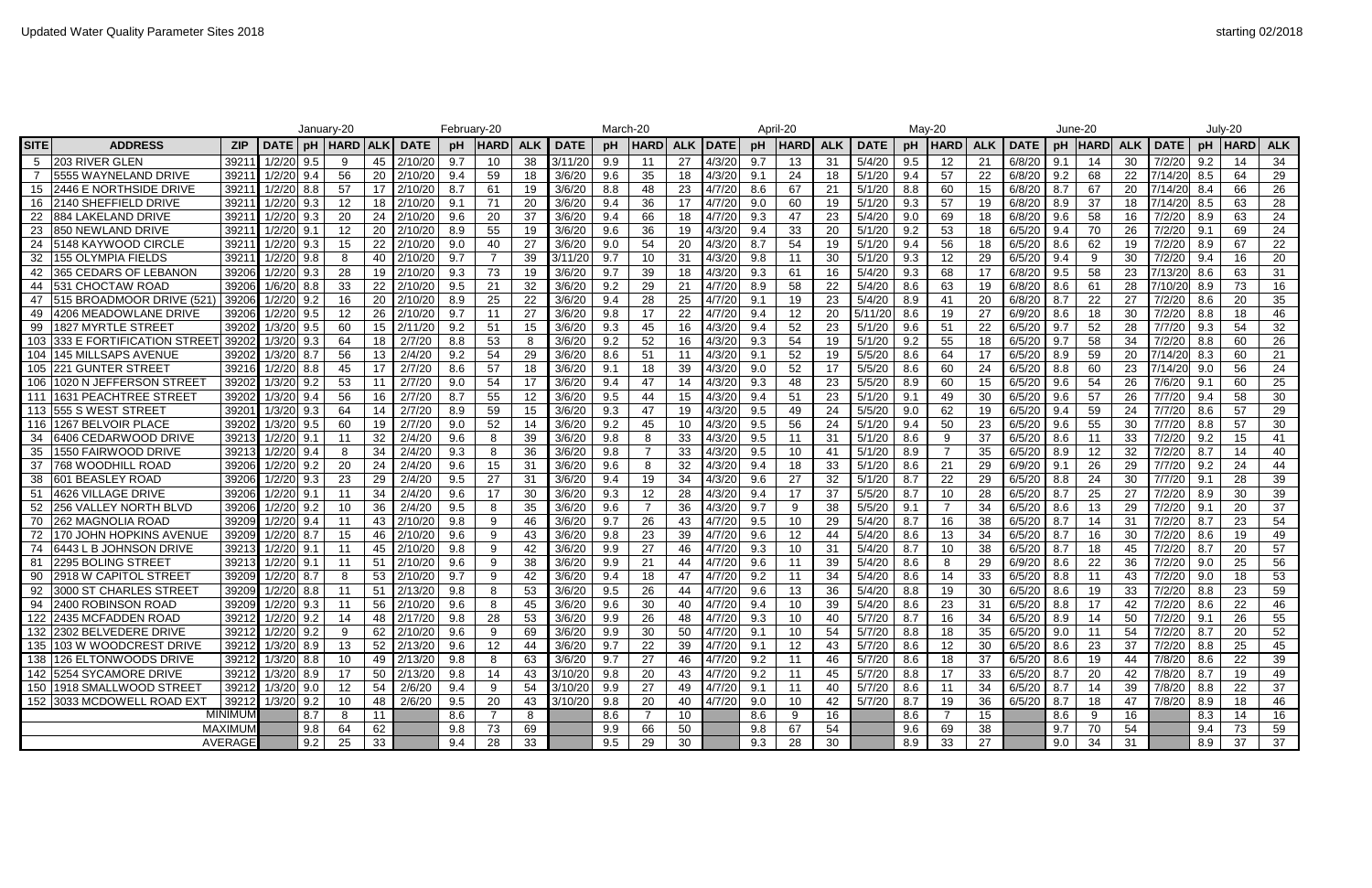|             |                              |                |                       | August-20 |     |    |                       |      | September-20 |     |                                                                               | October-20         |    |                        |        | November-20 |                |                | December-20             |     |             | January-21 |             |            |             |     | February-21       |            |
|-------------|------------------------------|----------------|-----------------------|-----------|-----|----|-----------------------|------|--------------|-----|-------------------------------------------------------------------------------|--------------------|----|------------------------|--------|-------------|----------------|----------------|-------------------------|-----|-------------|------------|-------------|------------|-------------|-----|-------------------|------------|
| <b>SITE</b> | <b>ADDRESS</b>               | ZIP            | <b>DATE</b>           |           |     |    | pH HARD ALK  DATE  pH |      | HARD ALK     |     | <b>DATE</b>                                                                   | <b>pH HARD ALK</b> |    | DATE   pH   HARD   ALK |        |             |                | <b>DATE</b>    | <b>pH HARD ALK</b>      |     | <b>DATE</b> | рH         | <b>HARD</b> | <b>ALK</b> | <b>DATE</b> | pH  | <b>HARD</b>       | <b>ALK</b> |
|             | 203 RIVER GLEN               | 39211          | 8/7/20                | 9.7       | 14  | 67 | 9/4/20                | 18.7 | -17          | 39  | 10/1/20                                                                       | 9.5<br>12          | 52 | 11/6/20                | 9.1    | -17         | 36             | 12/1/20        | 9.5<br>12               | -49 | 1/8/21      | 9.4        | 12          | 38         | 2/8/21      | 9.0 | $12 \overline{ }$ | 40         |
|             | 5555 WAYNELAND DRIVE         | 39211          | 8/7/20                | 8.6       | 16  | 32 | 9/4/20                | 18.9 | -70          | 20  | 10/2/20                                                                       | 8.6<br>-67         | 20 | 11/6/20                | 8.7    | 58          | 24             | 12/14/20       | 50                      | -14 | 1/8/21      | 8.6        | 49          | 18         | 2/5/21      | 9.3 | 53                | 17         |
| 15          | 2446 E NORTHSIDE DRIVE       | 39211          | 8/7/20                | 8.6       | 52  | 19 | 9/11/20               |      | 65           | 21  | 10/15/20                                                                      | 7.81<br>- 61       | 33 | 11/16/20 8.9           |        | 66          | 26             | 12/14/20       | 53                      | 16  | 1/12/2      | 8.5        | 45          | 28         | 2/8/21      | 8.5 | 54                | 15         |
| 16          | 2140 SHEFFIELD DRIVE         | 39211          | 8/7/20                | 8.6       | -20 | 28 | 9/10/20               |      |              | 25  | 10/15/20                                                                      | -59                | 26 | /13/20                 |        | -58         | 19             |                |                         |     | 1/12/2      | 8.1        | 58          | 23         | 2/8/21      | 7.7 | 50                | 39         |
| 22          | <b>884 LAKELAND DRIVE</b>    | 39211          | 8/7/20                | 8.8       | 69  | 28 | 9/4/20                |      | 88           | 38  | 10/1/20                                                                       | 8.6<br>-63         | 21 | 11/6/20                | 8.6    | 58          |                |                | 63                      | 12  | 1/12/2      | 9.2        | 48          | 27         | 2/8/21      | 9.0 | 58                | 17         |
| 23          | <b>850 NEWLAND DRIVE</b>     | 39211          | 8/7/20                |           | 72  | 26 | 9/4/20                | 19.0 | -56          | 25  | 10/1/20                                                                       | 8.8<br>-60         | 33 | 11/6/20                | l 8.81 | 57          | 21             | 12/14/20       | -51                     | -14 | 1/8/21      | 8.7        | 44          | 16         | 2/8/21      | 9.2 | 55                | 22         |
|             | 5148 KAYWOOD CIRCLE          | 39211          | 8/7/20                | 8.9       | 75  | 25 | 9/4/20                | 18.8 | -61          | 30  | 10/9/20                                                                       | 9.2<br>-70         | 24 | 11/11/2019.3           |        | 68          | 19             | 12/11/20       |                         | -17 | 1/8/21      | 8.6        | 21          | 24         | 2/8/21      | 7.8 | 45                | 18         |
|             | 155 OLYMPIA FIELDS           | 39211          | 8/7/20                | 9.3       | 13  |    | 9/4/20                | 19.6 | -11          | -47 | 10/9/20                                                                       |                    | 62 | 11/6/20                | 9.5    |             | 43             | 12/1/20        | 10                      | 30  | 1/8/21      | 9.5        | 18          | 33         | 2/8/21      | 9.7 | 14                | 26         |
|             | <b>365 CEDARS OF LEBANON</b> | 39206          | 8/7/20                |           | 60  | 30 | 9/4/20                |      | 67           | 18  | 10/9/20                                                                       | 8.8<br>-64         | 20 | 11/6/20                | 8.6    | 57          | 25             | 12/15/20       | 48                      | 24  | 1/12/2      | 8.7        | 52          | 15         | 2/5/21      | 9.2 | 52                | 21         |
| 44          | <b>531 CHOCTAW ROAD</b>      | 39206          | 8/7/20                | 9.3       | 59  |    | 9/4/20                | 9.5  | 65           | 40  | 10/1/20                                                                       | 9.71<br>-20        | 25 | 11/13/20               |        | 61          | 37             | 12/1/20        | -47                     | 16  | 1/12/2      | 7.8        | 49          | 17         | 2/5/21      | 7.8 | 51                | 18         |
| 47          | 1515 BROADMOOR DRIVE (521    | 39206          | 8/7/20                |           |     | 33 | 9/4/20                |      | -46          | 22  | 10/9/20                                                                       |                    | 32 | 11/9/20                | 9.0    |             | 23             | 12/4/20        | 35                      | 20  | 1/8/2       | 9.0        | 18          | 27         | 2/5/21      | 8.7 | 34                | 21         |
|             | 4206 MEADOWLANE DRIVE        |                | 39206 8/10/20 8.6     |           |     |    | $9/4/20$ 9.4          |      | -15          | 39  | 10/1/20                                                                       | 9.5<br>-18         | 39 | 11/9/20                |        |             | 35             | 12/1/20        | 9.5<br>-17              | -37 | 1/8/21      | 9.1        | 14          | 39         | 2/5/21      | 9.2 | 18                | 33         |
| 99          | 1827 MYRTLE STREET           | 39202          | 8/7/20                | 19.2      |     | 29 | 9/2/20                | 18.9 | 65           | 31  | 10/1/20                                                                       | -61                | 32 | 11/6/20                | 9.1    | 50          | 29             | 12/3/20        | 42<br>8.9               | -14 | 1/8/2       | 8.8        | 46          | 32         | 2/5/21      | 9.1 | 35                | 38         |
| 103         | 1333 E FORTIFICATION STREE   | 39202          | 8/6/20                | 8.8       | -67 | 34 | 9/1/20                |      | 65           | 29  | 10/1/20                                                                       | 63                 | 29 | 11/6/20                | 92     | 52          | 44             | 12/3/20        | $\Omega$ 1<br>45        | 22  | 1/8/21      | 9.3        | 48          | 29         | 2/4/21      | 9.0 | 45                | 23         |
| 104         | 145 MILLSAPS AVENUE          |                | 39202 8/14/20         |           | 66  | 29 | 9/10/20               |      |              | 28  | 10/1/20                                                                       | -67                | 18 | 11/6/20                |        | 58          | 27             | 12/15/20       | 43                      | 23  | 1/8/2       | 7.5        | 52          | 18         | 2/12/2'     | 7.7 | 51                | 23         |
|             | 105 221 GUNTER STREET        | 39216          | 8/7/20                |           | 68  | 29 | 9/15/20               |      | 79           | 39  | 10/1/20                                                                       | 72                 | 23 | 11/20                  |        | 60          | 28             | 12/3/20        | 40                      | 22  | 1/8/2       | 9.2        | 54          | 16         | 2/3/21      | 8.6 | 52                | 25         |
| 106         | 1020 N JEFFERSON STREET      | 39202          | 8/6/20                | 8.7       | -61 | 36 | 9/2/20                | 18.6 | 65           | 30  | 10/1/20                                                                       | 8.6 <br>65         | 42 | 11/3/20                | 8.7    | 55          | 35             | 12/3/20        | 8.6I                    | 24  | 1/8/21      | 8.7        | 47          | 25         | 2/4/21      | 8.8 | 49                | 23         |
| 111         | 1631 PEACHTREE STREET        | 39202          | 8/7/20                | 9.2       | -67 | 38 | 9/8/20                |      | -66          | 23  | 10/7/20                                                                       | 8.8<br>-64         | 24 | 11/6/20                | 8.8    | -56         | 27             | 12/3/20        |                         | 30  | 1/8/2       | 8.9        | 50          | 32         | 2/5/21      | 9.1 | 51                | 23         |
|             | 113 555 S WEST STREET        |                | 39201 8/13/20         | 8.6       | 69  | 36 | $9/10/20$ 8.8         |      | 68           | 25  | 10/1/20                                                                       | -58                | 20 | 11/13/20               | 9.1    | 59          | 34             | 12/15/20       |                         | 28  | 1/8/21      | 8.6        | 50          | 28         | 2/4/21      | 9.1 | 55                | 21         |
|             | 116 1267 BELVOIR PLACE       | 39202          | 8/6/20                | 8.9       | 67  |    | 9/2/20                |      | 63           | 34  | 10/1/20                                                                       | 8.9<br>-62         | 33 | 11/6/20                | 8.9    | 55          | 31             | 12/3/20        | 42                      | 36  | 1/8/2       | 9.0        | 45          | 32         | 2/5/21      | 8.9 | 51                | 25         |
| 34          | 6406 CEDARWOOD DRIVE         | 39213          | 8/7/20                | 9.2       |     | 74 | 9/1/20                | 18.9 | -13          | 41  | 10/1/20                                                                       | -14                | 45 | 11/5/20                | 9.0    |             | 42             | 12/3/20        | 19.3<br>13              | 50  | 1/7/21      | 9.3        | 13          | 35         | 2/6/21      | 8.8 | 12                | 36         |
| 35          | 1550 FAIRWOOD DRIVE          | 39213          | 8/7/20                |           |     | 76 | 9/4/20                | 19.5 | -12          | 48  | 10/1/20                                                                       |                    | 48 | 11/5/20                |        |             | -61            | 12/3/20        | 9.5                     | -47 | 1/7/2       | 9.7        | 12          | 51         | 2/6/21      | 9.4 | 11                | 43         |
| 37          | 768 WOODHILL ROAD            | 39206          | 8/7/20                | 9.5       |     |    | 9/1/20                | 9.3  | -16          | 59  | 10/1/20                                                                       | 9.6<br>-34         | 40 | 11/3/20                |        | 21          | 36             | 12/3/20        |                         | 55  | 1/7/21      | 9.7        | 19          | 39         | 2/6/21      | 9.3 | 21                | 29         |
| 38          | <b>601 BEASLEY ROAD</b>      | 39206          | 8/7/20                |           |     | 34 | 9/4/20                | 9.5  | 19           | 45  | 10/1/20                                                                       | 9.3<br>32          | 42 | 11/3/20                | 9.1    | 30          | 32             | 12/2/20        | 26                      | 48  | 1/7/21      | 9.4        | 24          | 35         | 2/1/21      | 9.5 | 22                | 31         |
| 51          | 4626 VILLAGE DRIVE           | 39206          | 8/7/20                |           | 18  |    | 9/1/20                |      | -13          | 48  | 10/1/20                                                                       | 9.0                | 41 | 11/3/20                | 9.3    |             | 36             | 12/3/20        | 20                      |     | 1/7/2       | 9.6        | 13          | 58         | 2/5/21      | 9.4 | 23                | 33         |
| 52          | <b>256 VALLEY NORTH BLVD</b> | 39206          | 8/7/20                | 9.0       | 13  | 34 | 9/1/20                | 19.3 | -15          | 48  | 10/1/20                                                                       | 9.6                | 50 | 11/5/20                | 9.1    | 16          | 43             | 12/1/20        | 9.6                     | 56  | 1/7/21      | 9.6        | 13          | 44         | 2/1/21      | 9.6 | 14                | 37         |
| 70          | <b>262 MAGNOLIA ROAD</b>     | 39209          | 8/7/20                | 19.2      |     | 59 | 9/4/20                | 18.7 | -12          | -51 | 10/2/20                                                                       | -18<br>9.0         | 58 | 11/6/20                | l 9.1  |             | 56             | 12/4/20        | 9.3<br>16               | 49  | 1/8/2       | 8.9        | 12          | 38         | 2/5/21      | 9.2 | 9                 | 42         |
|             | 170 JOHN HOPKINS AVENUE      | 39209          | 8/7/20                | 8.9       | 13  |    | 9/4/20                |      |              | 51  | 10/2/20                                                                       | 9.0                | 63 | 11/6/20                |        |             | 59             |                | 13                      | -58 | 1/8/2       | 8.9        | 12          | 42         | 2/5/21      | 8.8 | 16                | 41         |
|             | 6443 L B JOHNSON DRIVE       | 39213          | 8/7/20                |           | 12  | 53 | 9/4/20                |      |              | 61  |                                                                               |                    |    | 11/6/20                |        |             | 60             | 12/4/20        |                         | 40  | 1/8/2       | 9.5        | 9           | 39         | 2/5/21      | 9.2 | 11                | 32         |
| 81          | 2295 BOLING STREET           | 39213          | 8/7/20                | 9.2       |     | 43 | 9/4/20                | 9.2  | 12           | 45  | 10/2/20                                                                       | 9.6                | 57 | 11/6/20                | 9.0    | 13          | 41             | 12/4/20        | 9.5                     | 63  | 1/8/21      | 9.4        | 11          | 42         | 2/5/21      | 9.5 | 10 <sup>°</sup>   | 37         |
|             | 90 2918 W CAPITOL STREET     |                | 39209 8/7/20 8.9 12   |           |     |    | 30 9/4/20 9.2 11      |      |              |     |                                                                               |                    |    |                        |        |             |                |                |                         |     |             | 9.4        | 10          | 44         | 2/5/21      | 9.4 | 10 <sup>°</sup>   | 46         |
|             | 92 3000 ST CHARLES STREET    |                | 39209 8/7/20 9.0 11   |           |     |    | 68 9/4/20 8.7 13      |      |              |     | 48 10/2/20 8.6 14                                                             |                    |    | 54 11/6/20 8.8 12      |        |             |                |                | 37   12/4/20   8.7   12 | -47 | 1/8/21      | 9.0        | 15          | 45         | 2/5/21      | 9.2 | 11                | 42         |
|             | 94 2400 ROBINSON ROAD        |                | 39209 8/7/20 9.0 12   |           |     | 47 | $9/4/20$ 8.7 19       |      |              |     | $\begin{array}{ c c c c c c c c } \hline \end{array}$ 70   10/2/20   9.0   14 |                    |    | 58 11/6/20 9.1 16      |        |             |                |                |                         | 49  | 1/8/21      | 8.9        | 18          | 40         | 2/5/21      | 8.8 | 21                | 38         |
|             | 122 2435 MCFADDEN ROAD       |                | 39212 8/7/20 8.6 13   |           |     |    | 73 9/4/20 9.1 11      |      |              |     | 70 10/1/20 9.0 11                                                             |                    |    | 75 11/6/20 9.0 13      |        |             |                |                | 62 12/4/20 9.2 12       | 62  | 1/8/21      | 9.2        | 13          | 54         | 2/5/21      | 9.6 | 10 <sup>°</sup>   | 54         |
|             | 132 2302 BELVEDERE DRIVE     |                | 39212 8/7/20 8.8 12   |           |     |    | 60 9/4/20 9.0         |      | 12           |     | 70 10/1/20 8.9 18                                                             |                    |    | 64 11/9/20 8.8 16      |        |             |                | 59 12/4/20 9.2 | 10                      | 64  | 1/8/21      | 9.2        | 8           | 61         | 2/5/21      | 9.3 |                   | 65         |
|             | 135 103 W WOODCREST DRIVE    |                | 39212 8/7/20 8.6 19   |           |     |    | 54 9/4/20 9.2 10      |      |              |     | 57 10/1/20 8.9 12                                                             |                    |    | 62 11/9/20 8.6 11      |        |             | 54             | 12/4/20 9.2    | 11                      | 62  | 1/8/21      | 9.3        | 10          | 57         | 2/5/21      | 9.4 | 10 <sup>°</sup>   | 61         |
|             | 138   126 ELTONWOODS DRIVE   |                | 39212 8/7/20 9.3 11   |           |     |    | 31 $9/4/20$ 9.1 14    |      |              |     | 61 10/1/20 8.9 12                                                             |                    |    | 64 11/9/20 9.4 12      |        |             | 38             |                | $12/4/20$ 8.9 10        | 52  | 1/8/21      | 8.8        | 11          | 56         | 2/5/21      | 8.9 | 16                | 50         |
|             | 142 5254 SYCAMORE DRIVE      |                | $39212$ $8/7/20$ 9.6  |           | 14  |    | 87 9/4/20 8.7         |      | 12           |     | 54 10/1/20 8.8 16                                                             |                    |    | 60 11/9/20 9.5         |        | 14          | $\frac{1}{51}$ |                | $12/4/20$ 8.8 15        | 32  | 1/8/21      | 8.7        | 11          | 52         | 2/5/21      | 8.7 | 12                | 43         |
|             | 150 1918 SMALLWOOD STREET    |                | 39212 8/7/20 8.7 13   |           |     | 61 | $9/4/20$ 9.2          |      | 10           |     | 58 10/1/20 9.2 10                                                             |                    | 38 | 11/9/20 8.9            |        | -17         | 60             | 12/4/20 9.1    | 12                      | 66  | 1/8/21      | 9.2        | 10          | 56         | 2/5/21      | 9.3 |                   | 57         |
|             | 152 3033 MCDOWELL ROAD EXT   |                | $39212$ 8/7/20 8.6 12 |           |     |    | 58 9/4/20 9.1         |      | 11           |     | 62 10/1/20 9.3 10                                                             |                    |    | 75 11/9/20 8.6 13      |        |             |                | 63 12/4/20 9.1 | 10                      | 77  | 1/8/21      | 9.2        | 9           | 56         | 2/5/21      | 9.3 | 10 <sup>°</sup>   | 71         |
|             |                              | <b>MINIMUM</b> |                       | 8.3       | 9   | 19 |                       | 7.6  | 10           | 18  |                                                                               | $7.5$ 10           | 18 |                        | 7.4    | 11          | 18             |                | 10                      | 12  |             | 7.5        | 8           | 15         |             | 7.7 | 8                 | 15         |
|             |                              | <b>MAXIMUM</b> |                       | 9.7       | 75  | 87 |                       | 9.6  | 88           | 70  |                                                                               | 9.7  72            | 75 |                        | 9.5    | 68          | 64             |                | 9.6<br>72               | 77  |             | 9.7        | 58          | 61         |             | 9.7 | 58                | 71         |
|             |                              | AVERAGE        |                       | 8.9       | 33  | 44 |                       | 8.9  | 36           | 43  |                                                                               | $ 8.9 $ 34         | 44 |                        | 8.9    | 33          | 40             |                | 8.9<br>28               | 38  |             | 9.0        | 27          | 37         |             | 9.0 | 29                | 34         |